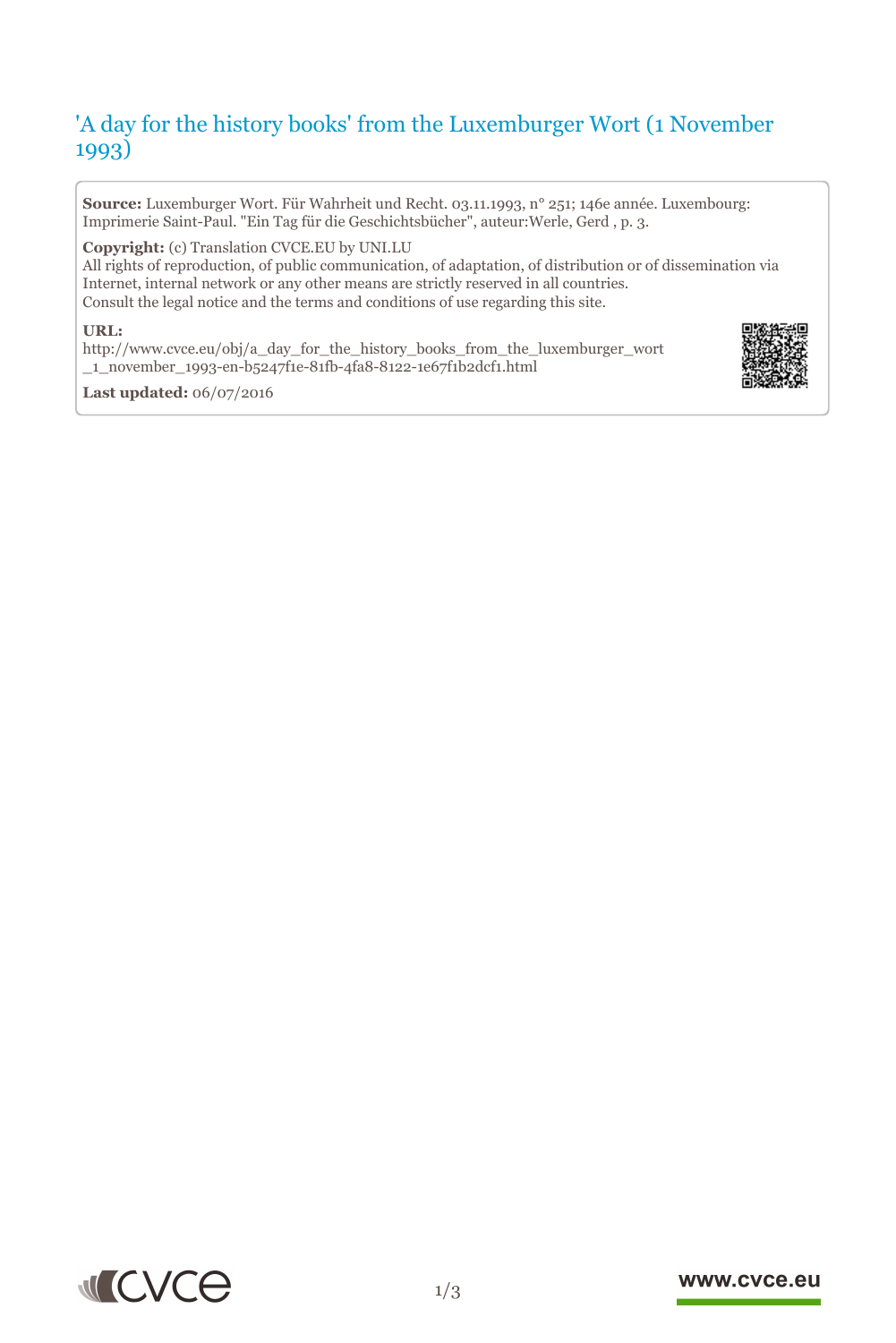### **A day for the history books**

All Souls' Day 1993 will go down in history. This was the day when 12 Western European states took the leap into the European Union (EU), thereby pulling Europe closer together. 41 years after the Coal and Steel Community got down to work in Luxembourg and 35 years after the Rome Treaties came into force, the good ship Europe has set sail for new shores. The process of ratifying the Maastricht Treaty was anything but easy. The shared vessel nearly came to grief on the rocks of Denmark and Great Britain but did not in the end sink. And if its religious significance was itself enough to ensure that 1 November was not a day for celebration, Europolitical considerations have added to the contemplative mood. What does the EU signify for the continuing coexistence of Europeans?

Measured against the length of a human life, the process of European unification may well seem a rather slow process. In historical terms, however, integration is moving ahead in giant leaps and bounds. Peoples and countries which have waged war on each other for centuries now make common cause. Ancient nations such as France (founded in 843) and Spain (1492) are joining forces with such relatively young countries as Luxembourg (1815) and Ireland (1937) and transferring parts of their sovereignty to a higher, Union level, simply because there are many problems with which the nation-state has become too small to deal.

The European Union is not yet the federal state of which Winston Churchill once dreamed. But it already represents more than a mere customs union or federation of nations, along the lines of the 'Europe of the Motherlands' imagined by Charles de Gaulle und Margaret Thatcher. The Federal Constitutional Court has described the EU, in terms worthy of Solomon, as a 'college of states' [Staatenverbund]. In other words as a federation of states [Staatenbund] plus internal market plus common policies such as the Common Agricultural Policy plus (since 1 November) a common foreign and security policy plus cooperation in the area of internal security together with the creation of an economic and monetary union.

Just as the EC could do no more than provide the legal framework for the common internal market, so the authors of the Maastricht Treaty simply drew the outline of what a common foreign and security policy might look like. How that outline is filled in depends solely on the political will of the Member States. It was above all through the conflict on its doorstep, in the former Yugoslavia, that Western Europe came to understand that economic power alone is not enough to provide for political order. This is why the Twelve, probably reinforced as from 1995 by four new members, must at long last make up their minds to speak with a single voice on the foreign policy front.

Despite the turmoil in the currency markets over the last 12 months, the Community wishes to keep to the timetable for the introduction of a common currency. That objective was reaffirmed at last Friday's special summit meeting in Brussels. This brings with it major tasks for the soon-to-be-established European Monetary Institute, forerunner to the future European Central Bank, and for the EC Finance Ministers, with regard in particular to the coordination of currency policies and the convergence of individual national economies. The success in keeping to the deadline for completion of the single market has shown that the Europeans are able to get it together when they really want to meet a target date.

The establishment of Europol is another huge task. The Schengen Agreement allowed considerable preparatory work to be done in the area of internal security. It is now essential, however, to make faster progress on police cooperation. The requisite legal framework has been available since the day before yesterday. In their fight against the drug barons and organised crime the Twelve must now shift into higher gear if they are to communicate a feeling of security to union citizens once the internal frontiers have been opened.

For Europeans the issue of deepest concern is, however, unemployment, which despite the predicted modest economic upswing is set to rise further and should soon pass the 20 million mark. Luxembourg alone has been spared to date but, with the high degree of economic interpenetration, such a situation should not leave is indifferent. And in any case the European Union is meant to be a community based on solidarity.

The European Commission White Paper on Growth and Employment, due to be issued in December, is



#### www.cvce.eu